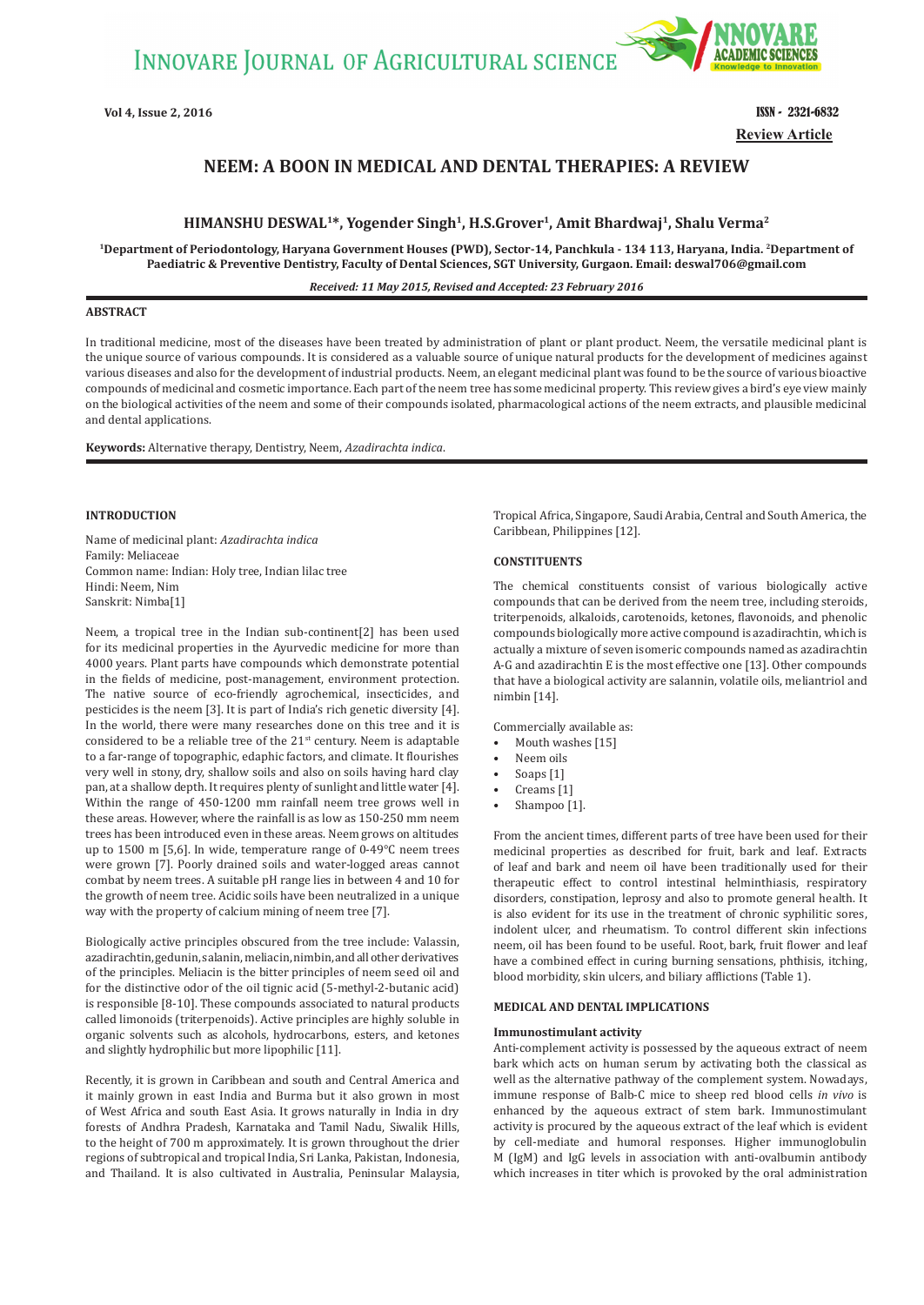**Table 1: A few medicinal uses of neem [16]**

| Part                     | <b>Medicinal use</b>                                            |
|--------------------------|-----------------------------------------------------------------|
| Bark                     | Analgesic, alternative and curative of fever                    |
| Flower                   | Bile suppression, elimination of intestinal<br>worms and phlegm |
| Seed pulp                | Intestinal worms and leprosy                                    |
| Fruit                    | Relieves piles, intestinal worms, epistaxis,                    |
|                          | urinary disorder, eye problem, phlegm,                          |
|                          | diabetes, wounds and leprosy                                    |
| Leaf                     | Eye problem, leprosy, intestinal worms,                         |
|                          | epistaxis, anorexia, skin ulcers, biliousness                   |
| Oil                      | Intestinal worms and leprosy                                    |
| Gum                      | Effective against skin diseases like                            |
|                          | ring - Worms, scabies, wounds and ulcers                        |
| Twig                     | Relieves cough, piles, phantom tumor,                           |
|                          | asthma, spermatorrhea, intestinal worms,                        |
|                          | diabetes, obstinate urinary disorder                            |
| Root, bark, leaf, flower | Blood morbidity, itching, biliary afflictions,                  |
| and fruit together       | burning sensation, skin ulcer and leprosy                       |

of leaf extract at 100 mg/kg after 3 weeks. Mitogenic or antigenic challenge response is enhanced by elicitation due to cell-mediated immune mechanism which is selectively activated by the activity of immunostimulant which is procured by the neem oil.

#### **Anti-malarial activity**

Malarial parasites are effectively killed by the neem seed and leaf extracts. Both chloroquin-sensitive and resistant strains of malarial parasite are affected by the constituents of alcoholic extracts of neem leaves and seeds. Nowadays, growth and development of both sexual and asexual stages of *Plasmodium falciparum* a malarial parasite strain is inhibited by the seed extract of neem and their purified fractions.

#### **Anti-fungal activity**

Human fungi, including *Epidermophyton*, *Geotrichum*, *Trichosporon*, *Trichophyton*, *Candida,* and *Microsporum,* are effectively inhibited by extracts of neem oil, seed kernels, and neem leaf. It has been reported earlier that different parts of neem extracts have high antimycotic activity.

# **Anti-bacterial activity**

Gram-positive and Gram-negative microorganisms that include streptomycin and *Mycobacterium tuberculosis* resistant strains which are inhibited by the antibacterial activity of seeds oil, bark oil, and leaves oil. *In vitro* study, oil from the leaves, seeds and bark inhibits *Klebsiella pneumoniae*, *Mycobacterium* pyogenes, *M. tuberculosis,* and *Vibrio cholerae*. *Streptococcus mutans* and *Streptococcus faecalis* are effectively inhibited by the antimicrobial property of neem extracts. From neem oil a new vaginal contraceptive (NIM-76) exhibits inhibitory effect on the growth of diverse pathogens including fungi, virus, and bacteria. Nowadays, *in vitro* study against 14 strains of pathogenic bacteria was evaluated by the antibacterial activity of neem seed oil.

#### **Antiviral activity**

*In vitro* study, on Measles virus, Vaccinia virus and Chikungunya inhibited by the antiviral activity offered by the aqueous leaf extract. Group-B coxsackieviruses have been inhibited by the virucidal and antiviral effect of neem leave methanolic extract (NCL-11). *In vitro* study NCL-11 also hinders plaque formation in various antigenic types of coxsackievirus B at a concentration of 1 mg/ml at 96 hrs. Further studies demonstrated that NCL-11 is more potent in coxsackievirus B-4 as a virucidal agent, and it also interferes at the early event of its replication.

#### **Anti-carcinogenic activity**

Oral squamous cell carcinoma induced by 7,12-dimethylbenz[a] anthracene is suppressed by aqueous neem leaf extracts is exhibited by decreased occurrence of neoplasm. The chemopreventive effect in the oral mucosa may be exerted by neem by modulation of glutathione and its metabolizing enzymes. Aqueous neem leaf extract exerts its protective effect in N- methyl-N′-nitro-N-nitrosoguanidine (MNNG) (a carcino-genic material)-induced oxidative stress has also been showed by the decreased formation of lipid peroxides and exalted level of antioxidants and detoxifying enzymes in the stomach, a primary target organ for MNNG as well as in the liver and in circulation [16].

#### **Anti-oxidant**

Extracts from young flowers and leaves have strong antioxidant potential. An indicator of oxidative stress, malondialdehyde, was reduced by 46.0% and 50.6% for flower- and leaf-based extracts, respectively, prompting the recommendation to use neem as a vegetable bitter tonic to promote good health.

# **Anti-HIV/AIDS**

In HIV/AIDS patients, a 12-week oral administration of acetone water neem leaf extract (IRAB) had a significant influence *in vivo*  on CD4 cells (which HIV reduces) without any adverse effects in the patients. Of the 60 patients who completed treatment, 50 were completely laboratory-test compliant. The mean levels of CD4 cells increased by 159% in 50 patients, which are a major increase; the number of HIV/AIDS pathologies decreased from the 120 baseline to 5; and significant increases were experienced in body weight (12%), hemoglobin concentration (24%), and lymphocyte differential count (24%). IRAB is recommended as part of an HIV/AIDS drug treatment program [14].

# **Anti-inflammatory, anti-pyretic and analgesic activities**

Carrageenan-induced paw edema in rat and mouse ear inflammation is effectively suppressed by chloroform extract of stem bark. Bark extract is effective against inflammatory stomatitis in children. Neem oil has effective anti-pyretic activity. Analgesic activity mediated through opioid receptors in laboratory animals is also reported in the plant. Anti-pyretic and anti-inflammatory activities in various extracts have been reviewed [16].

#### **Anti-ulcer**

Neem bark extract reduced human gastric acid hypersecretion, and gastroesophageal and gastroduodenal ulcers. After 10 weeks, the duodenal ulcers were nearly fully healed; after 6 weeks, one case of esophageal ulcer and gastric ulcer were fully healed.

#### **Anti-dental caries**

A neem-extract dental gel significantly reduced plaque and bacteria (*S. mutans* and *Lactobacilli* species were tested) over the control group that used commercially available mouthwash containing the germicide chlorhexidine gluconate  $(0.2\% \text{ w/v})$ . In preliminary findings, neem inhibited *S. mutans* (bacterium causing tooth decay) and reversed incipient carious lesions (that is, primary dental caries) [14].

*A. indica* also known as neem is used as a perfect tool for maintaining healthy periodontium in India and South Asia since 1000 of years. Neem has antiseptic, insecticidal, antiulcer, astringent, and for medicinal properties. Neem leaves are used for curing of gingivitis and periodontitis. The anti-inflammatory action of neem is exhibited by inhibiting prostaglandin E and 5 HT and reducing the inflammation. "Azadiachtin" explains antibacterial action by destroying the bacterial cell wall and inhibiting the growth of bacteria via the breakdown of cell wall disturbing the osmotic pressure which leads to cell death [15].

# **CONCLUSION**

Neem, the multipurpose medicinal plant is the unique source of different compounds. Ethno-botanical and traditional uses of natural compounds, especially of plant origin received much attention as they are well tested for their efficacy and generally believed to be safe for human use. It is best classical approach in the search of new molecules for the management of various diseases. Immense research should be undertaken for a better economic and therapeutic utilization of the neem and its products.